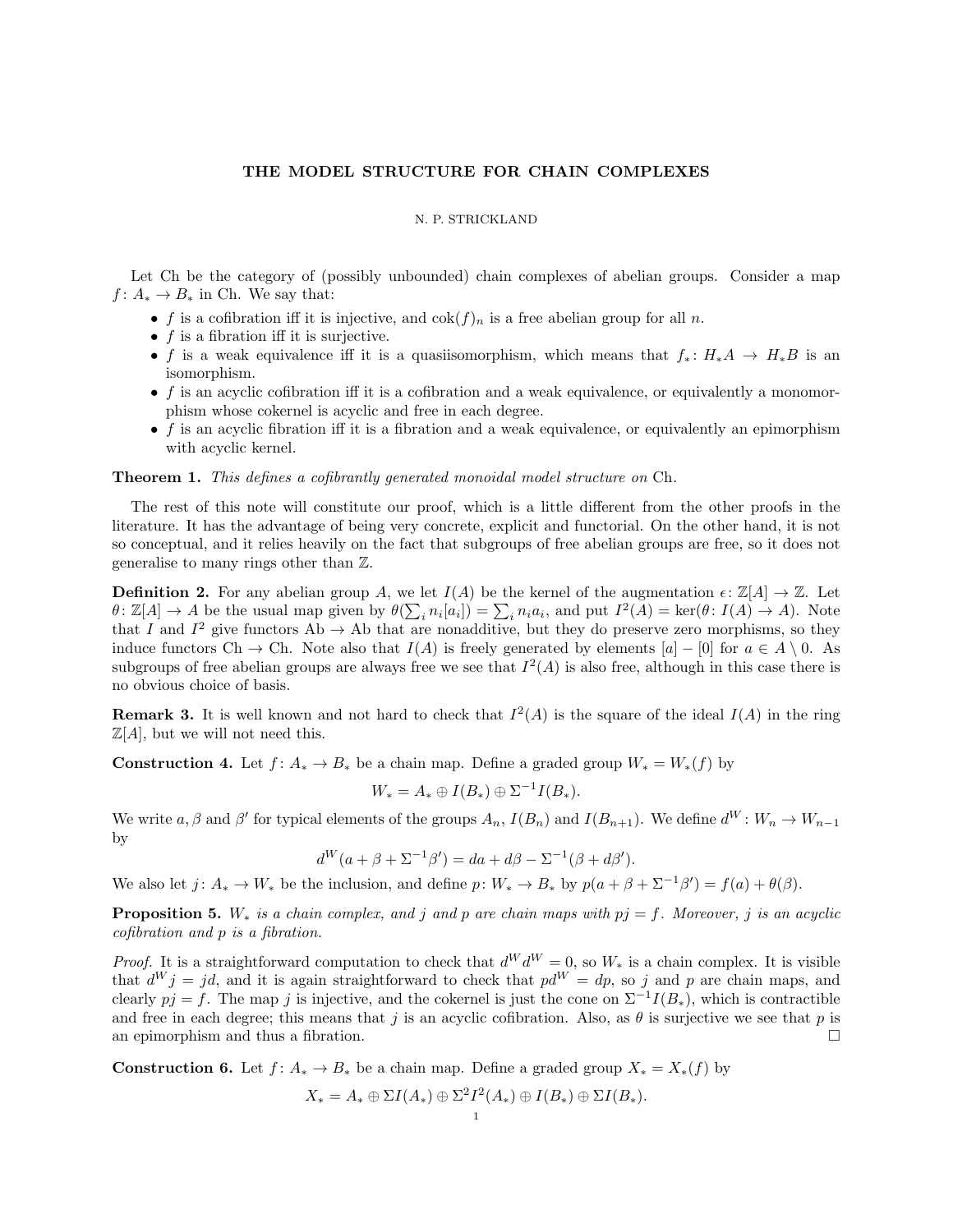We write  $a, \alpha', \alpha'', \beta$  and  $\beta'$  for typical elements of the groups  $A_n$ ,  $I(A_{n-1})$ ,  $I^2(A_{n-2})$ ,  $I(B_n)$  and  $I^2(B_{n-1})$ . We define  $d^X: X_n \to X_{n-1}$  by

$$
d^{X}(a) = da \qquad \in A_{n-1}
$$
  
\n
$$
d^{X}(\Sigma \alpha') = \theta(\alpha') - \Sigma d\alpha' - f_{*}(\alpha') \qquad \in A_{n-1} \oplus \Sigma I(A_{n-2}) \oplus I(B_{n-1})
$$
  
\n
$$
d^{X}(\Sigma^{2} \alpha'') = \Sigma \alpha'' + \Sigma^{2} d\alpha'' + \Sigma f_{*} \alpha'' \qquad \in \Sigma I(A_{n-2}) \oplus \Sigma^{2} (I^{2}(A_{n-3})) \oplus \Sigma I^{2}(B_{n-2})
$$
  
\n
$$
d^{X}(\beta) = d\beta \qquad \in I(B_{n-1})
$$
  
\n
$$
d^{X}(\Sigma \beta') = \beta' - \Sigma d\beta' \qquad \in I(B_{n-1}) \oplus I^{2}(B_{n-2}).
$$

We also define maps  $A_* \xrightarrow{i} X_* \xrightarrow{p} B_*$  by  $i(a) = a$  and

$$
p(a + \Sigma \alpha' + \Sigma^2 \alpha'' + \beta + \Sigma \beta') = f(a) + \theta(b).
$$

It is clear that i is injective, the cokernel of i is free in each degree, p is surjective, and  $pi = f$ . **Proposition 7.**  $(X_*, d^X)$  is a chain complex, and i and p are chain maps. Proof. This is a straightforward check of definitions. We have

$$
d^{X} d^{X}(a) = d^{2}(a) = 0
$$
  
\n
$$
d^{X} d^{X}(\Sigma \alpha') = d^{X}(\theta(\alpha') - \Sigma d\alpha' - f_{*}(\alpha'))
$$
  
\n
$$
= d\theta(\alpha') - (\theta(d\alpha') - \Sigma d^{2}\alpha' - f_{*}(d\alpha')) - df_{*}(\alpha') = 0
$$
  
\n
$$
d^{X} d^{X}(\Sigma^{2} \alpha'') = d^{X}(\Sigma \alpha'' + \Sigma^{2} d\alpha'' + \Sigma f_{*}(\alpha''))
$$
  
\n
$$
= (\theta(\alpha'') - \Sigma d\alpha'' - f_{*}(\alpha'')) + (\Sigma d\alpha'' + \Sigma^{2} d^{2}\alpha'' + \Sigma f_{*}(d\alpha'')) + (f_{*}(\alpha'') - \Sigma df_{*}(\alpha''))
$$
  
\n
$$
= \theta(\alpha'') = 0
$$
  
\n
$$
d^{X} d^{X}(\beta) = d^{2}\beta = 0
$$
  
\n
$$
d^{X} d^{X}(\Sigma \beta') = d^{X}(\beta' - \Sigma d\beta')
$$
  
\n
$$
= d\beta' - (d\beta' - \Sigma d^{2}\beta') = 0.
$$

This shows that  $X_*$  is a chain complex, and it is immediate that i is a chain map. We also have

$$
p(d^X(a)) = f(da) = df(a)
$$
  
\n
$$
p(d^X(\Sigma \alpha')) = p(\theta(\alpha') - \Sigma d\alpha' - f_*(\alpha')) = f(\theta(\alpha')) - \theta(f_*(\alpha')) = 0
$$
  
\n
$$
p(d^X(\Sigma^2 \alpha'')) = p(\Sigma \alpha'' + \Sigma^2 d\alpha'' + \Sigma f_*(\alpha'')) = 0
$$
  
\n
$$
p(d^X(\beta)) = p(d(\beta)) = \theta(d(\beta)) = d\theta(\beta)
$$
  
\n
$$
p(d^X(\Sigma \beta')) = p(\beta' - \Sigma d\beta') = \theta(\beta') = 0.
$$

This is easily seen to agree with dp, so p is also a chain map.  $\square$ 

**Proposition 8.** The map  $p: X_* \to B_*$  is a quasiisomorphism (and thus an acyclic fibration). Proof. Put

$$
Z_* = I^2(B_*) \oplus \Sigma I^2(B_*)
$$
  
\n
$$
Y_* = \Sigma I^2(A_*) \oplus \Sigma^2 I^2(A_*) \oplus Z_*
$$
  
\n
$$
K_* = \ker(p: X_* \to B_*).
$$

Note that  $Z_* \leq Y_* \leq K_*$ , and these are inclusions of subcomplexes. As p is surjective, it will suffice to prove that  $K_*$  is acyclic. The complexes  $Z_*$  and  $Y_*/Z_*$  are easily seen to be contractible, so it will suffice to show that the complex  $\overline{K}_* = K_*/Y_*$  is acyclic. Now put

$$
\overline{X}_n = A_n \oplus \Sigma A_{n-1} \oplus B_n
$$

$$
d^{\overline{X}}(a + \Sigma a' + b) = (da + a') - \Sigma da' + (db - f(a'))
$$

$$
\overline{p}(a + \Sigma a' + b) = f(a) + b.
$$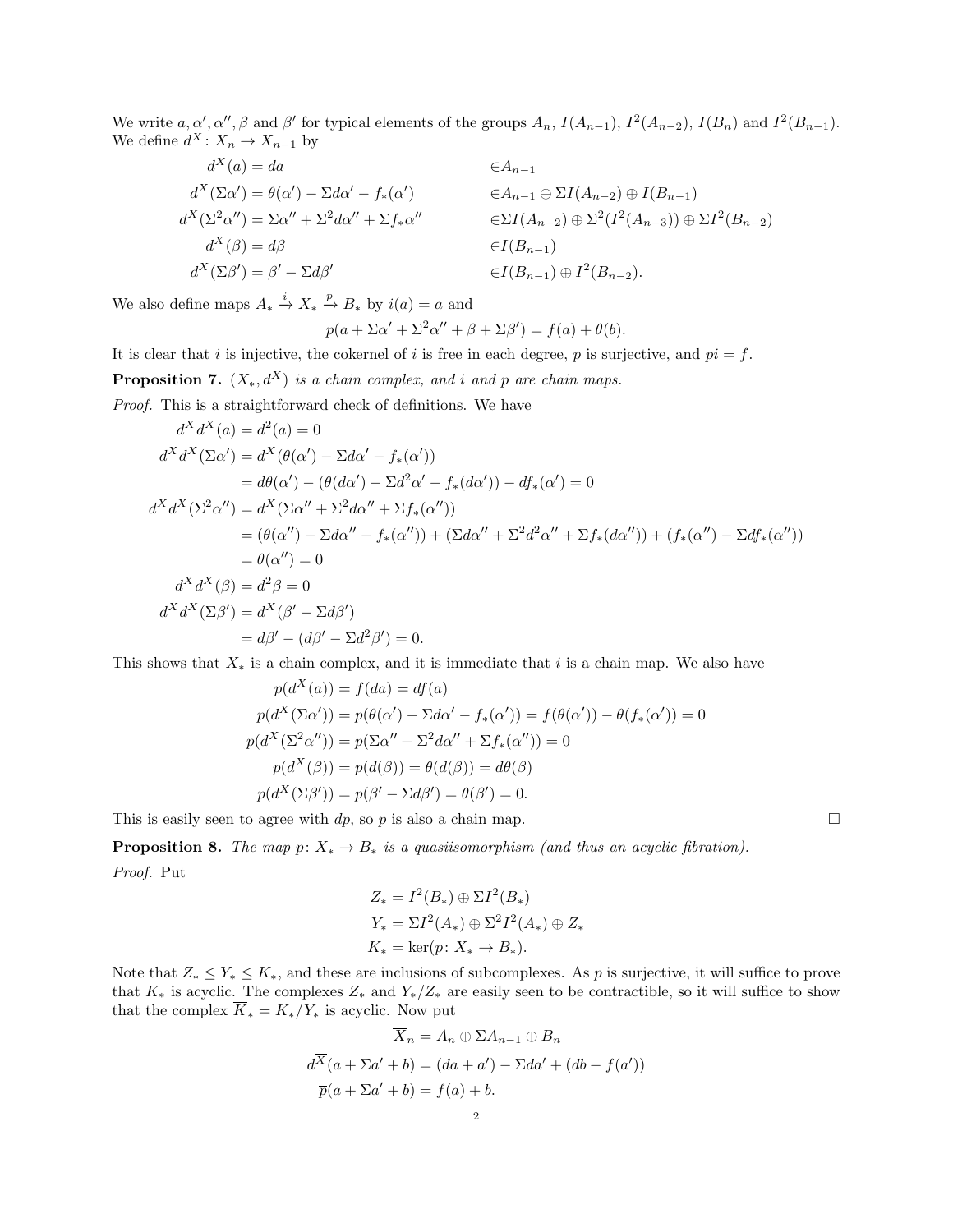Using the map

$$
(a + \Sigma \alpha' + \Sigma^2 \alpha'' + \beta + \Sigma \beta') \mapsto (a + \Sigma \theta(\alpha') + \theta(\beta))
$$

we can identify  $\overline{X}_*$  with  $X_*/Y_*$ , and thus  $\overline{K}_*$  with the kernel of  $\overline{p}$ . Let  $C_*$  be the cone on  $A_*,$  so  $C_* = A_* \oplus \Sigma A_*$ with  $d^C(a + \Sigma a') = da + a' - \Sigma da$ . Define  $j: C_* \to \overline{X}_*$  by  $j(a + \Sigma a') = a + \Sigma a' - f(a)$ . This is easily seen to be a chain map and a kernel for  $\bar{p}$ , so  $\overline{K}_*$  is isomorphic to  $C_*$  and is contractible.

**Definition 9.** In the case  $A_* = 0$  we write  $\Gamma(B)_*$  for  $X_*$ . Thus  $\Gamma(B)_n = I(B_n) \oplus I^2(B_{n-1})$  with  $d(\beta + \Sigma \beta') =$  $d\beta + \beta' - \Sigma d\beta'$ , and  $\Gamma(B)_*$  is free in each degree, and we have a surjective quasiisomorphism  $p: \Gamma(B)_* \to B_*$ given by  $p(\beta + \Sigma \beta') = \theta(\beta)$ .

**Remark 10.** Another way to think about  $X_*$  is as follows. Write j for the inclusion  $I^2 \to I$ . We have maps of chain complexes

$$
I^2(A_*) \xrightarrow{\begin{bmatrix} j \\ f_* \end{bmatrix}} I(A_*) \oplus I^2(B_*) \xrightarrow{\begin{bmatrix} \theta & 0 \\ -f_* & j \end{bmatrix}} A_* \oplus I(B_*)
$$
.

The composite of these maps is zero, so we can regard the above diagram as a double complex. The totalisation of this double complex is  $X_*$ .

We now start to discuss lifting properties. It will be convenient to introduce some test objects:

**Definition 11.** Let M be an abelian group. We write  $\Sigma^n M$  for the complex consisting of a copy of M in degree n. We also write  $C^nM$  for the complex consisting of two copies of M in degrees n and  $n+1$ , with the differential between them being the identity.

We have

$$
Ch(A_*, C^n M) \simeq Hom(A_n, M)
$$
  

$$
Ch(A_*, \Sigma.M) \simeq Hom(A_n/dA_{n+1}, M).
$$

There is a short exact sequence  $\Sigma^n M \to C^n M \to \Sigma^{n+1} M$ ; applying  $Ch(A_*,-)$  to this gives the left exact sequence

$$
\operatorname{Hom}(A_n/dA_{n+1}, M) \xrightarrow{\pi^*} \operatorname{Hom}(A_n, M) \xrightarrow{d^*} \operatorname{Hom}(A_{n+1}/dA_{n+2}, M).
$$

<span id="page-2-0"></span>**Lemma 12.** Let  $A_*$  be a chain complex that is free in each degree. Then there exists a splitting  $A_* = Y_* \oplus Z_*$ of graded groups and injective maps  $d': Y_n \to Z_{n-1}$  such that the differential is given by  $d(y + z) = d'(y)$ . Moreover,  $A_*$  is acyclic iff d' is an isomorphism iff  $A_*$  is contractible.

*Proof.* Put  $Z_n = \text{ker}(d: A_n \to A_{n-1})$  and  $B_n = \text{image}(d: A_{n+1} \to A_n)$ , so  $B_n \le Z_n \le A_n$  and therefore  $Z_n$  and  $B_n$  are free. We can therefore split the epimorphism  $d: A_n \to B_{n-1}$  and thus choose a subgroup  $Y_n \leq A_n$  such that  $d: Y_n \to B_{n-1}$  is an isomorphism. If  $a \in A_n$  we see that there is a unique  $y \in Y_n$  with  $dy = da$ , which means that the element  $z = a - y$  lies in  $Z_n$ . Using this we see that  $A_n = Y_n \oplus Z_n$ , and it is clear that the differential has the stated form. Now  $H_*A$  is the cokernel of d'so  $A_*$  is acyclic iff d' is an isomorphism, in which case  $A_*$  is isomorphic to the cone on  $Z_*$  and is contractible.

<span id="page-2-1"></span>**Proposition 13.** The functor Ch( $A_*$ , −) converts acyclic fibrations to epimorphisms iff  $A_*$  is free in each degree.

*Proof.* Suppose that  $Ch(A_*)$  converts acyclic fibrations to epimorphisms. For any surjection  $f: M \to N$ of abelian groups we have an acyclic fibration  $C^n(f)$ :  $C^nM \to C^nN$ ; using these as test objects, we see that each  $A_n$  is projective and thus free.

Conversely, suppose that  $A_n$  is free for all n, so we can split  $A_*$  as  $Y_* \oplus Z_*$  as in Lemma [12.](#page-2-0) We first claim that if  $K_*$  is an acyclic complex and  $k: A_* \to K_*$  is a chain map then k is nullhomotopic. To see this, put  $ZK_n = \text{ker}(K_n \stackrel{d}{\to} K_{n-1})$ ; as  $K_*$  is acyclic, the map  $d: K_{n+1} \to ZK_n$  is surjective. Now k gives a map  $Z_n \to ZK_n$  and  $Z_n$  is free so we can choose a lift  $t: Z_n \to K_{n+1}$  with  $dt = k$ . We now have a homomorphism  $Y_n \to ZK_n$  given by  $y \to k(y) - t(d'y)$ , so we can choose a lift  $s: Y_n \to K_{n+1}$  with  $ds(y) = k(y) - t(d'y)$ . We then put  $r(y + z) = s(y) + t(z)$  and observe that  $dr + rd = k$  as required.

Now consider an acyclic fibration  $q: L_* \to M_*$ , so q is surjective and the kernel  $K_*$  is acyclic. Let  $j: K_* \to L_*$  be the inclusion. Suppose we have a chain map  $g: A_* \to M_*$ . As  $A_*$  is degreewise free and q is surjective we can choose a map  $h' : A_* \to L_*$  of graded groups with  $qh' = g$ . For  $a \in A_n$  put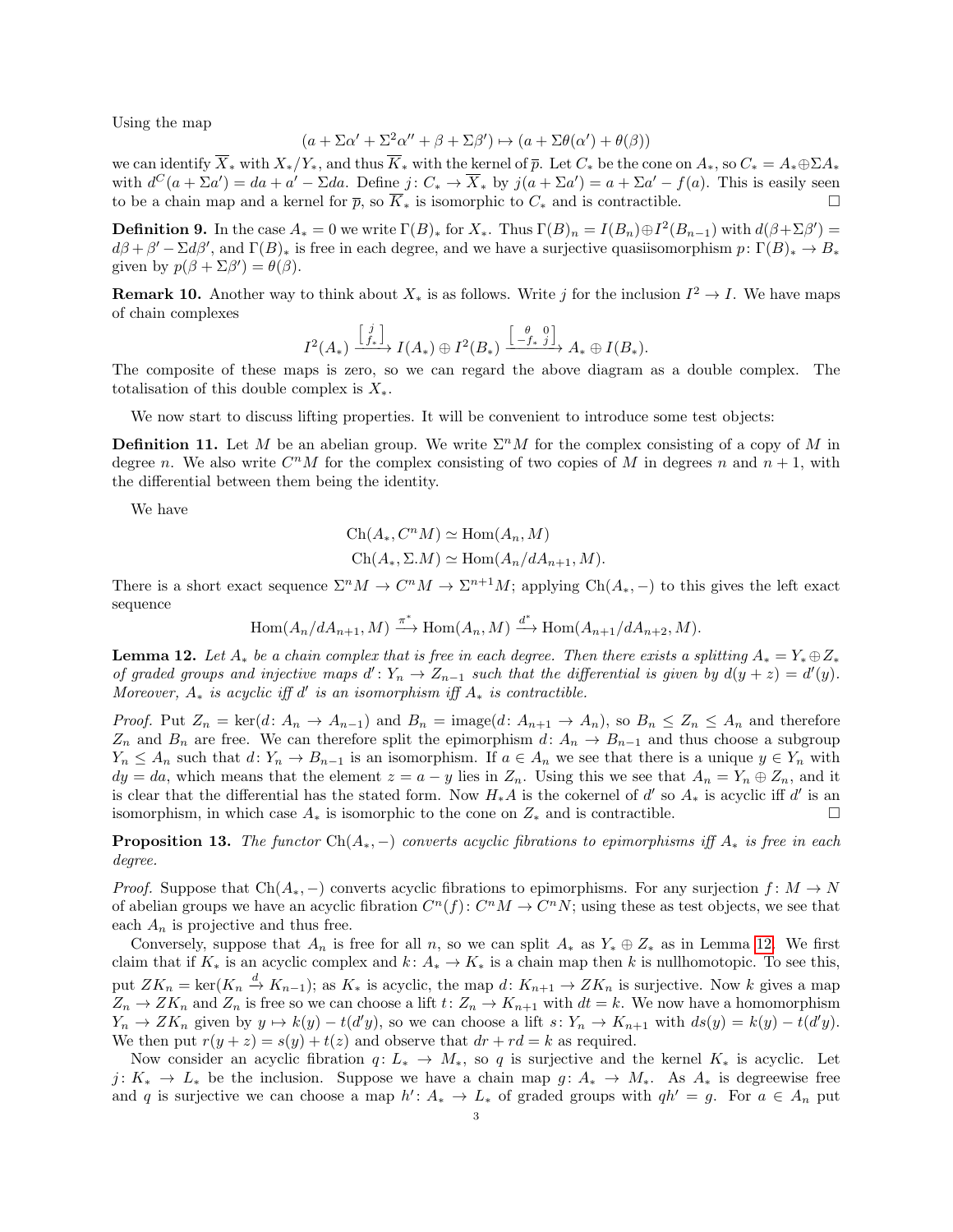$k(a) = \Sigma(dh'(a) - h'(da)) \in (\Sigma K)_n$ . We have  $dk(a) = \Sigma dh'd(a) = k(da)$ , so k is a chain map  $A_* \to \Sigma K_*$ . By the previous paragraph we can choose maps  $r_n: A_n \to (\Sigma K)_{n+1}$  with  $dr + rd = k$ . We then have  $r(a) = \Sigma r'(a)$  say, and  $-dr' + r'd = \Sigma^{-1}k$ . It follows that the map  $h = h' + r' : A_* \to L_*$  is a chain map with  $q h = g$ , as required.

<span id="page-3-1"></span>**Proposition 14.** The functor  $Ch(A_*)$  converts all fibrations to epimorphisms iff  $A_*$  is contractible and free in each degree.

*Proof.* First suppose that  $Ch(A_*)$  sends fibrations to epimorphisms. By the previous proposition,  $A_*$  is free in each degree. By considering the fibration  $C^nM \to \Sigma^{n+1}M$  we see that the map  $d^*$ : Hom $(A_n, M) \to$  $\text{Hom}(A_{n+1}/dA_{n+2}, M)$  is surjective for all M, so the map d:  $A_{n+1}/dA_{n+2} \to A_n$  must be a split monomorphism, which implies that  $A_*$  is acyclic. Using Lemma [12](#page-2-0) we deduce that  $A_*$  is in fact contractible.

Conversely, suppose we start with the assumption that  $A_*$  is degreewise free and contractible. We then have  $A_* = Y_* \oplus Z_*$ , with the differential given by an isomorphism  $Y_n \to Z_{n-1}$ . This gives an isomorphism  $Ch(A_*, L_*) = Ab_*(Y_*, L_*)$  and  $Y_*$  is projective in  $Ab_*$  so this functor preserves epimorphisms, as required.  $\Box$ 

<span id="page-3-0"></span>**Proposition 15.** Let A be an abelian category, and let  $A \stackrel{i}{\to} B \stackrel{p}{\to} C$  and  $K \stackrel{j}{\to} L \stackrel{q}{\to} M$  be short exact sequences. For any diagram as shown,



we let  $H(f,g)$  denote the set of maps h:  $B \to L$  such that  $qh = g$  and  $hi = f$ . Then there is a naturally defined extension  $K \to T(f,g) \to C$  such that splittings of  $T(f,g)$  biject with  $H(f,g)$ . In particular, if  $\text{Ext}_{\mathcal{A}}^1(C, K) = 0$ , then  $H(f, g)$  is always nonempty, so i has the left lifting property with respect to q.

Proof. Consider the following diagram:



Each column can be regarded as a complex, so the whole diagram is a short exact sequence of complexes, leading to a long exact sequence of homology groups. This long exact sequence has only three nonzero terms, so it gives a short exact sequence of the form  $K \stackrel{k}{\to} T \stackrel{r}{\to} C$ , where  $T = T(f, g)$  is the unique homology group of the middle column.

If  $h \in H(f, g)$ , then consider the following diagram:



The columns are the same complexes as before, and the horizontal maps give a splitting of our previous short exact sequence of complexes, and so induce a splitting of the homology group T.

For the opposite correspondence, we need more information about  $T$ . Let  $Z$  be the corresponding group of cycles, which is the kernel of the map  $(-g, q): B \oplus L \to M$ , or in other words, the pullback of q and g.